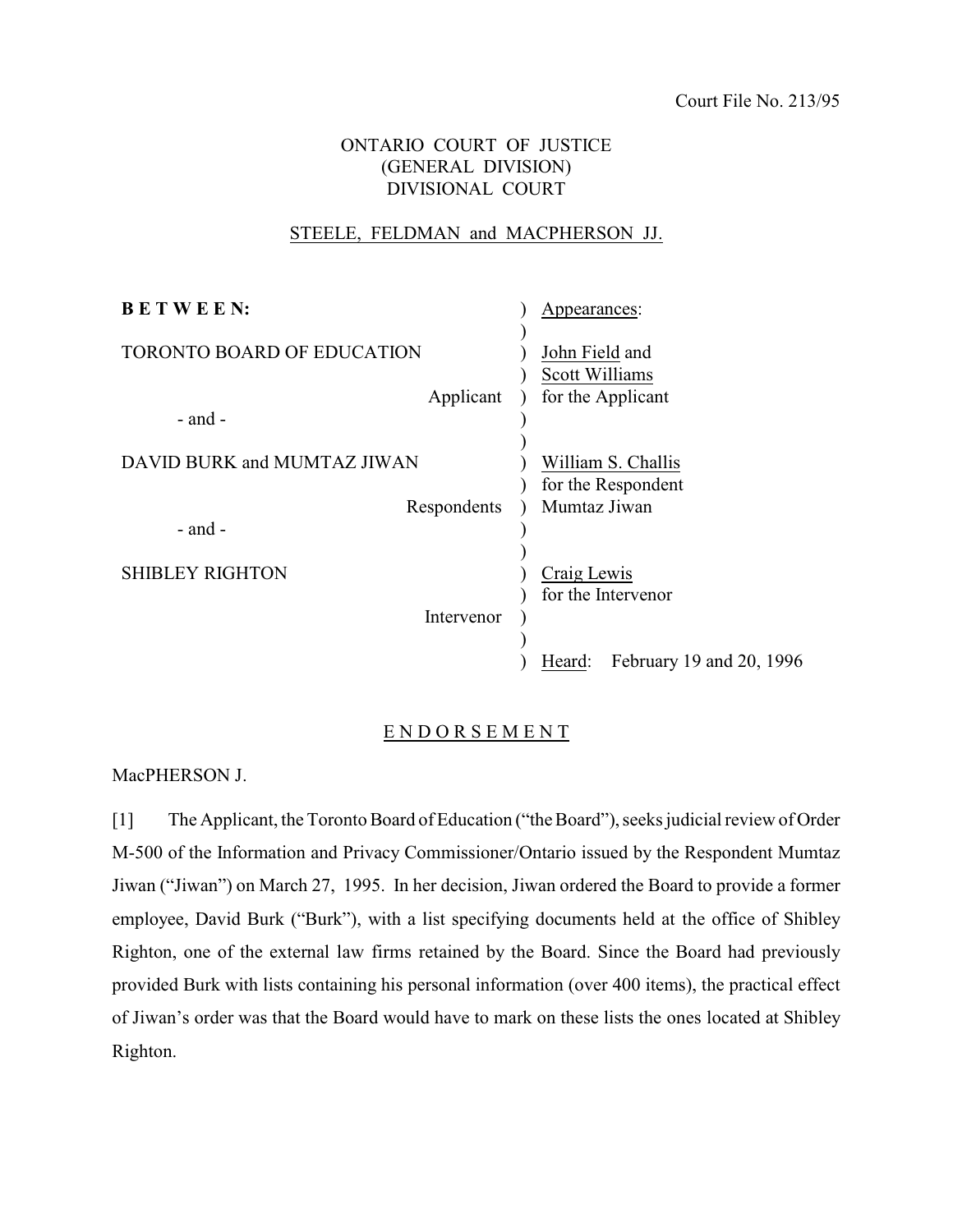[2] The Board seeks judicial review of Jiwan's decision, essentially on three grounds. It asserts that her decision was incorrect because:

- (1) the Municipal Freedom of Information and Protection of Privacy Act ("the Act") does not give people the right to learn the location of their records;
- (2) permitting Burk to know which of his personal records were located at Shibley Righton would violate the solicitor-client privilege; and
- (3) there was no evidence to support some of her factual findings concerning the personal information that had not been provided to Burk.
- [3] I will deal with these three arguments in turn.

## (1) Access does not include location

[4] The Act specifically permits location-specific requests for information. Section 37(1) provides:

37(1) An individual seeking access to personal information about the individual shall make a request for access in writing to the institution that the individual believes has custody or control of the personal information and shall identify the personal information bank or otherwise identify the location of the personal information. (Emphasis added).

[5] In this case, Burk first made a general request for all personal information held by the Board. He received some records. Later he made a second general request. The Board said that it had already answered his request. He appealed. An Inquiry Officer, acting pursuant to the Act, ordered the Board to conduct additional searches for responsive records. The additional search discovered a further 106 items. Part of the Board's response to Burk's general request was that it had conducted a search at Shibley Righton. The Board informed Burk:

> Mr. John P. Bell of the firm Shibley, Righton has advised me, in writing, that "we do not have a file respecting this matter". Consequently, I am of the opinion that Shibley, Righton does not have custody of any personal information about you.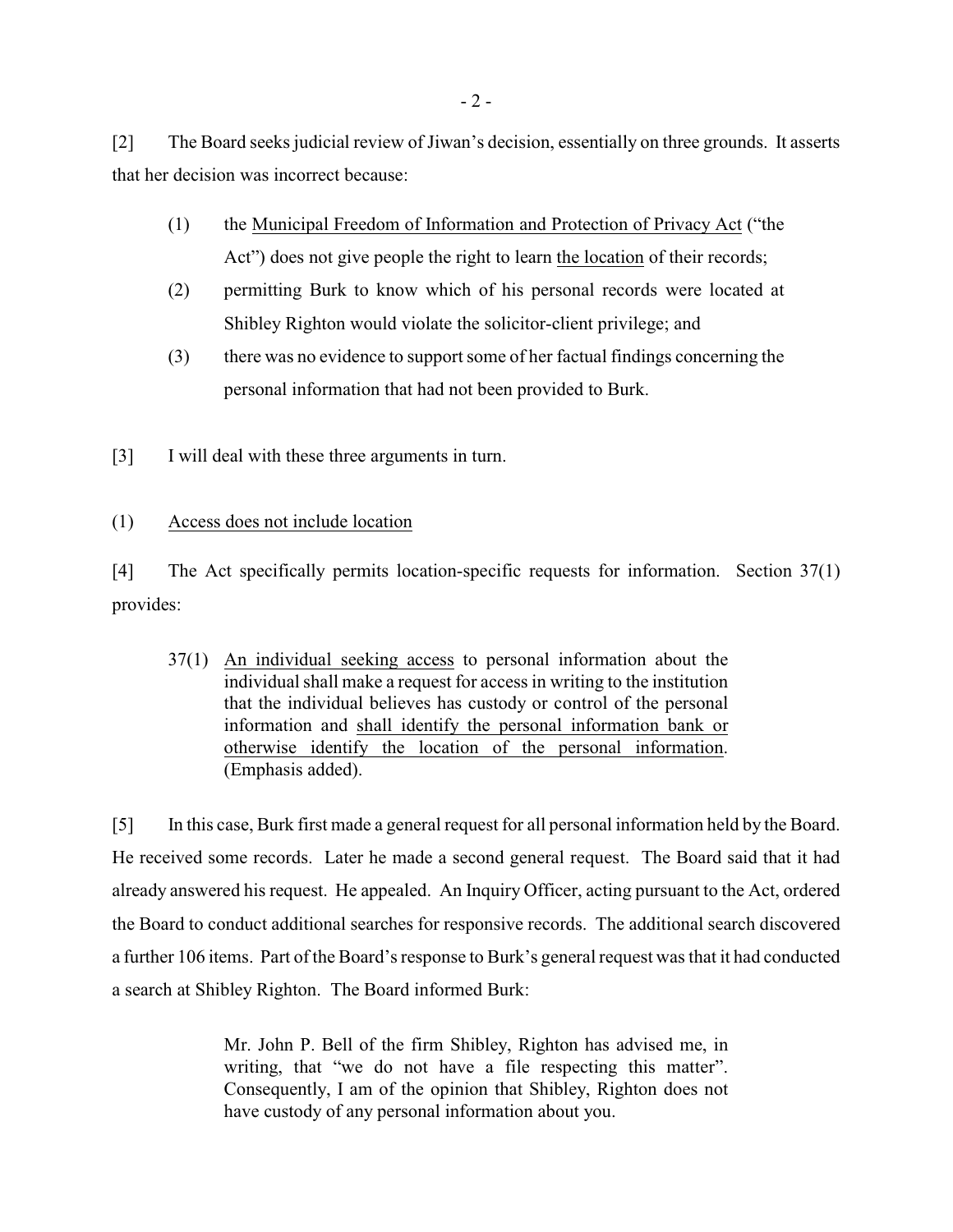[6] Burk was not satisfied with the Board's response to his second general request. He appealed. During the processing of the appeal, Burk specifically alleged that Shibley Righton had custody of documents in the control of the Board which might be responsive to his request. In June, 1994 Burk wrote to the Appeals Officer to suggest that his request for Shibley Righton records should be considered part of his general request for all his personal information.

[7] In September 1994 Burk submitted a separate request to the Board for, inter alia, all records containing his personal information held at the offices of Shibley Righton. The Inquiry Officer's record indicates that one of the reasons for the separate request was that the Board had insisted that the Shibley Righton records be treated separately.

[8] The Board's response to Burk's Shibley Righton-specific request was to release 11 additional responsive documents and to tell Burk that all other information that might be responsive to this request had already been released in its responses to Burk's general requests. These responses totalled more than 400 items. The Board refused to inform Burk which of those items were responsive to the Shibley Righton request. It took the position that the Act does not require it to identify the location of documents.

[9] Burk appealed. The matter came before Inquiry Officer Jiwan who ordered the Board to identify which records were held at Shibley Righton.

[10] In my view, since the Act explicitly contemplates, in s. 37(1), a location-specific request for personal information, the nature and contents of a response to such a request is a matter within the jurisdiction of the Inquiry Officer. Accordingly, curial deference to the administrative decision-maker is appropriate: see Right to Life Assn. of Toronto and Area v. Metropolitan Toronto District Health Council (1991), 86 D.L.R. (4th) 441 (Ont. Div. Ct.), and John Doe v. Ontario (Information and Privacy Commissioner) (1993), 13 O.R. (3d) 767 (Div. Ct.).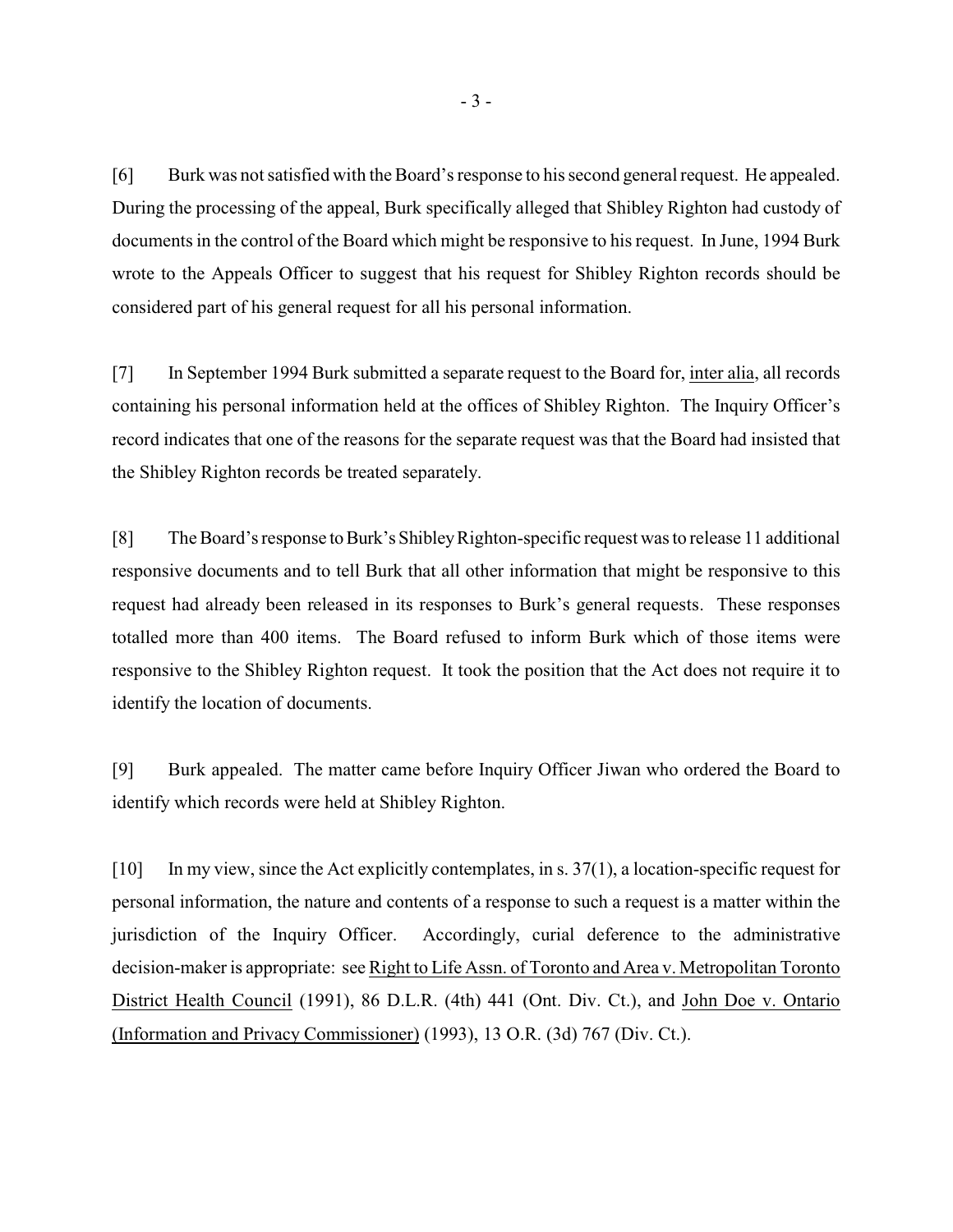[11] In the factual circumstances described above, Jiwan's decision to order the Board to indicate which items from the general lists of over 400 were held at Shibley Righton was not an unreasonable one. The chronology of events supports Burk's resort to a Shibley Righton-specific request. And Jiwan's decision was a reasonable application of the Act in light of that chronology.

#### (2) Solicitor-Client Privilege

[12] The Applicant asserts that Jiwan's order violates solicitor-client privilege. It contends that disclosure of the location of information, if the location is a legal office, is as protected by the privilege as disclosure of the contents of the information.

[13] The standard of review on this aspect of Jiwan's order might be problematic. Because solicitor-client privilege is such an important concept, and because inquiry officers under the Act may not be legally trained, it might be thought that the standard would be correctness. On the other hand, s. 12 of the Act deals explicitly with refusal to disclose information on the ground of solicitor-client privilege. This might suggest that the issue ofsolicitor-client privilege in the context of access to personal information governed by the Act is a matter that must be dealt with in a manner similar to the other matters under the Act, which would include curial deference to the decision of the inquiry officer.

[14] In my view, it is not necessary to decide this matter on this application. The Board's conduct estops it from being entitled to draw the solicitor-client line where it seeks to draw it. Several factors lead me to this conclusion. First, the Board failed to find a great deal of Burk's personal information in its early searches. Second, Burk's Shibley Righton-specific request was in effect provoked, both by the Board's inadequate searches relating to Burk's general requests and by its indication that it wanted the matter of records held at Shibley Righton to be dealt with separately. Third, the Board carried out a search at Shibley Righton after Burk's specific request. It then provided a list of 11 additional items but refused to say whether or not they were in the possession of Shibley Righton. It is a reasonable assumption that they were. Fourth, in its earlier responses to Burk's general requests, the Board identified a great manylegal documents and provided fairly detailed descriptions of them before claiming solicitor-client privilege as a ground for not releasing them. As well, the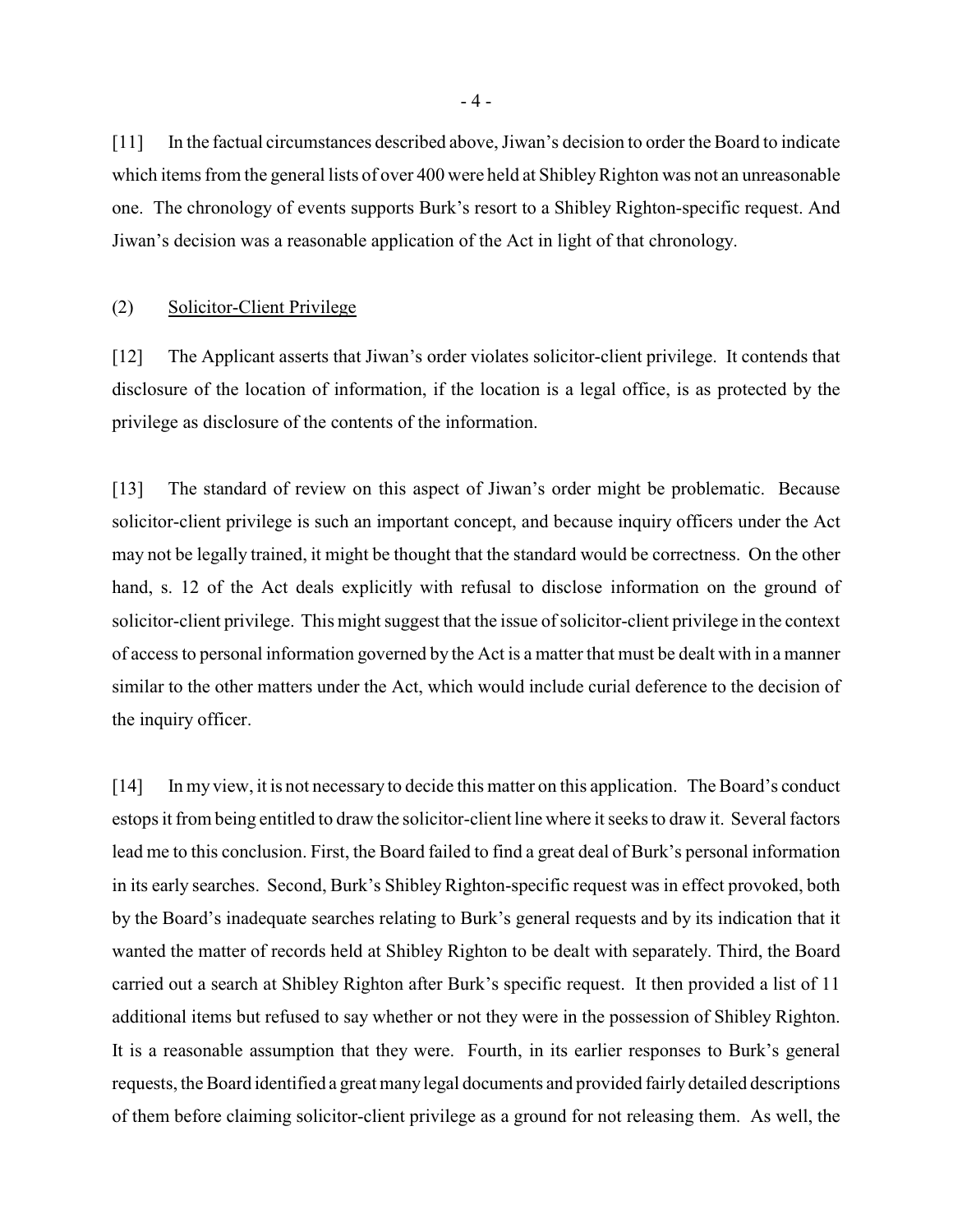Board at one point informed Burk that "Shibley Righton does not have custody of any personal information about you". These responses belie the Board's concern about disclosing the location of legal documents.

[15] In these circumstances, for the Board to say that other records relating to the Shibley Righton-specific request might be found in the 400 plus items previously released in response to Burk's general request, and to refuse to identify which they are, was, in my view, unwarranted. In short, the Board has long ago let the horse out of the barn. Its attempt to recapture it at this late stage trivializes the genuinely important doctrine of solicitor-client privilege.

[16] My conclusion is not altered by the fact that the Board contends that one of the reasons it does not want to disclose which of the 400-plus items are at Shibley Righton is that Burk is contemplating suing Shibley Righton. It is true that in a letter to the Board dated November 2, 1994 Burk said:

> Mr. Bell's actions in dealing with previous requests under the "act" as well as certain advice he gave in 1990 are under serious consideration for action outside the F.I.P.P.A.

[17] I do not attach much significance to this sentence. It was written one day after the Board told him that its response to his Shibley Righton-specific request, which had been provoked in part by the Board, was that responsive items, if any, were somewhere in the 400-plus items previously identified and refused to tell him which ones they were. The sentence was, probably, born in frustration; it is insufficient to ground a serious claim of solicitor-client privilege when set against all the other events and Board responses detailed above.

(3) No Evidence

[18] The Board asserts that Jiwan's conclusions about the Board's unresponsiveness to Burk's requests was made without any evidentiary basis. It says that it did respond to Burk's requests; those responses are contained somewhere in its responses to his general requests.